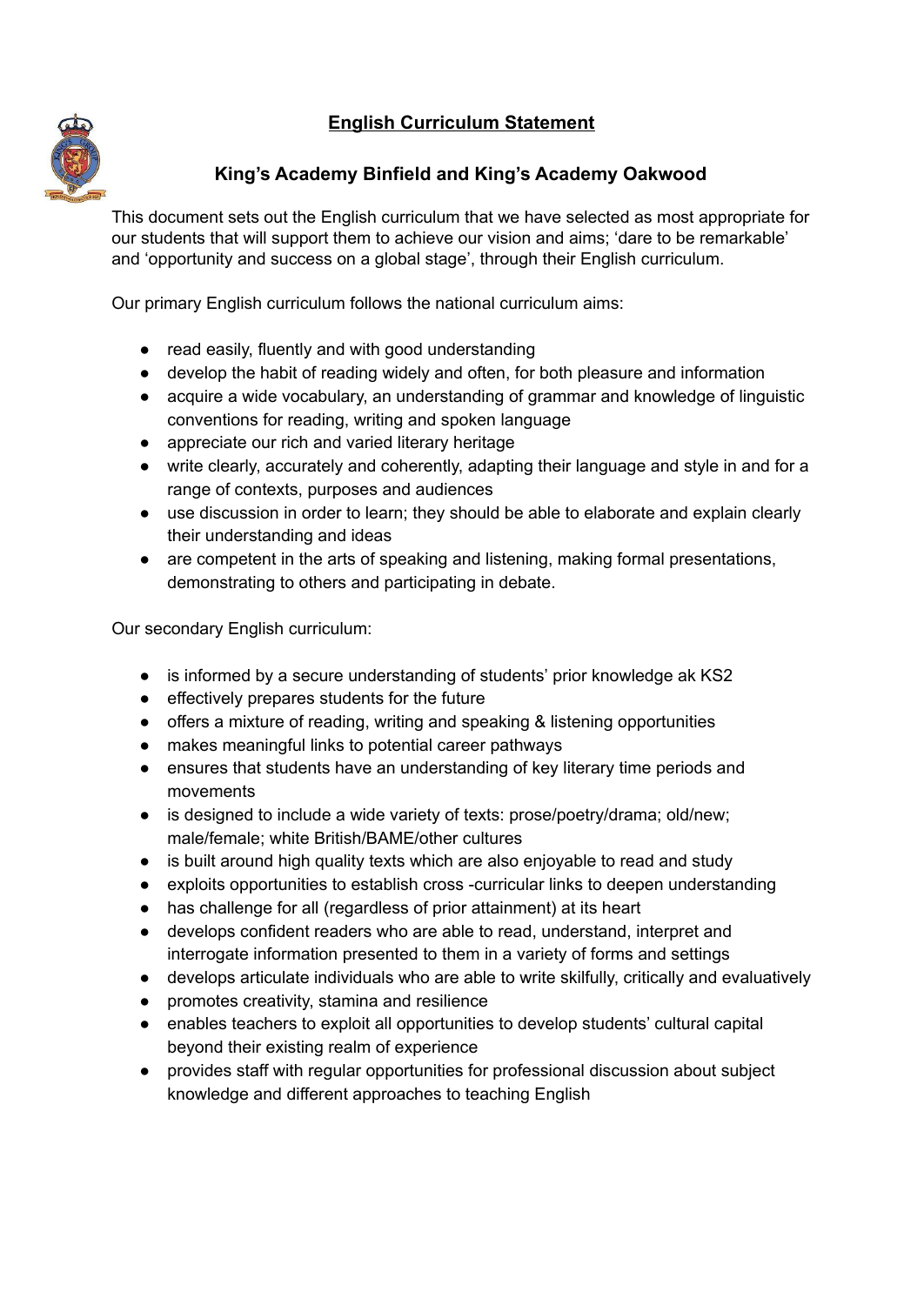#### **EYFS and Primary**

English in the primary phase at King's will not only be a daily lesson, but is at the heart of the entire curriculum. Through using high-quality texts, immersing children in vocabulary rich learning environments and ensuring new curriculum expectations and the progression of skills are met, the students at King's will be exposed to a language heavy, creative English curriculum which will not only enable them to become primary literate but will also develop a love of reading, creative writing and purposeful speaking and listening.

Daily reading is integral to our primary curriculum and students read individually as well as being read to by the class teacher. Throughout Early Years and Key Stage One we have used a series of reading programmes to build our own reading scheme. The purpose behind this is to ensure the children have access to a range of text types and genres whilst developing their reading. Our reading scheme includes books from the RWI phonics scheme, fully decodable books, predictable books and more challenging books as students move through the scheme-please see the Reading Curriculum Intent document for further information.

Students are exposed to high quality, stimulating texts linked to each topic and are expected to write in a variety of different styles daily. Students will study a wide variety of text types, often using Talk4writing to imitate and innovate their own versions using the correct features of the text type.

Spellings are taught according to the rules and words contained in Appendix 1 of the English National Curriculum. SPAG is taught in explicit lessons daily but also referenced through every lesson in all areas of the curriculum. Phonics is taught using the Read, Write Inc programme. Handwriting also follows Read, Write Inc suggested letter formation and joining using horizontal and diagonal joins in accordance with the National Curriculum.

#### **Secondary**

The English curriculum at Secondary begins with an exploration of character, looking at a range of character experiences across key literary time periods. This develops into a study of a range of settings whilst continuing to progress our understanding of character. The final stage of KS3 explores themes across a range of text types. By the end of this stage students are confident with identifying key character archetypes, a range of settings and themes which leaves them prepared to access the GCSE curriculum with confidence.

During the foundation of the English Secondary curriculum there are several core texts that are being utilised to develop a richer understanding of English. These work in cohesion with the tutor reading programme to ensure that students are exposed to a range of texts. These books have been chosen as Pie Corbett suggests "to develop the children's writing skills: drawing on a range of examples, demonstrating writing techniques such as foreshadowing, and building atmosphere through setting, shift of viewpoint or tension."

We recognise the importance that homework has in supporting the learning that takes place in lesson time. Homework is set regularly in English to build on the knowledge of the classroom as well as develop core skills, such as comprehension and reading, with a mixture of rote learning for spellings, key knowledge, literary terminology and quotation recall.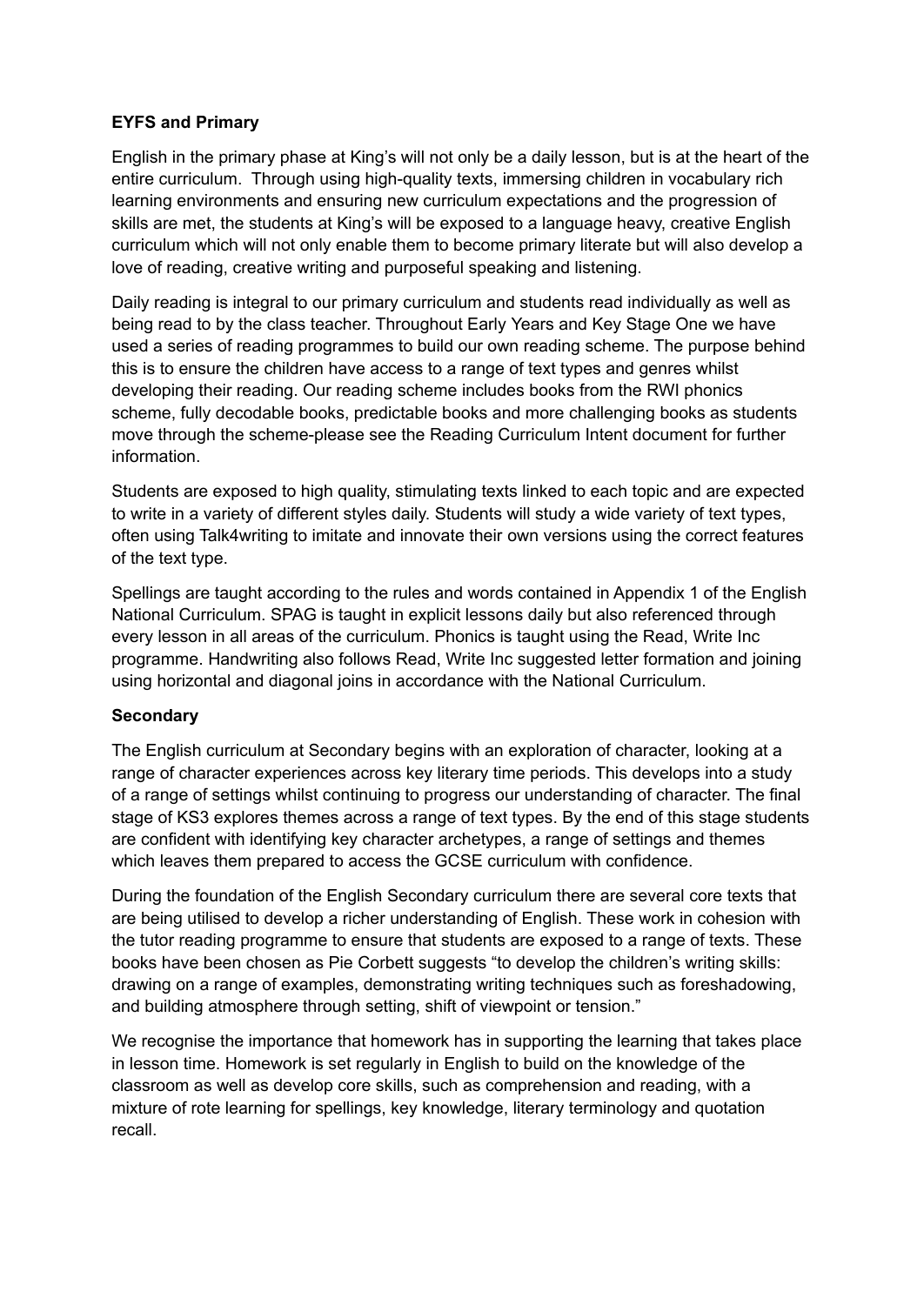We have chosen to focus on building six threshold concepts as outlined by David Didau in his blog: **Using Threshold Concepts to design a KS4 curriculum**

- *● Understanding the relationship between grammar and meaning.*
- *● Understanding the effect of context, both on writers and readers.*
- *● Understanding the need to use supporting evidence for ideas.*
- *● An awareness of the ways in which language can affect readers.*
- *● Understand how different ways of structuring text can produce different effects.*
- *● Understanding that language can be analysed to reveal a variety of meanings.*

All of these concepts are explored and integrated into our KS3 curriculum as well as placed into KS4. It is vital that these concepts are explored and developed from day 1 to ensure success at the highest level.

In Year 7 when students arrive at King's we utilise any KS2 results as well as our own baselining to identify students who have not met the floor standard for intervention. These students take part in an intervention programme with core focuses on: punctuation, vocabulary, reading speed and crafting sentences. Dependent on need, students will be selected for the area they need help with. We also use the online NGRT reading and the spelling test to inform planning for progress at the start of year 7. If students require further intervention in year 8, they may be invited to our period 6 programme. This is dependent on need as quality first teaching is always our intention and priority.

When it comes to exploring writing, our focus is on how to write competently and coherently building on the successes of KS2. We aim to focus on allowing students to develop an appreciation for the writing process, crafting, drafting and redrafting pieces.This is supported by having key 'model' texts by a range of voices to support this process.

In KS3 year 7 students have 8 lessons of English a fortnight. This rises to 9 lessons per fortnight in year 8 and 9. In KS3 one lesson a fortnight is dedicated to private reading and a reading challenge. Throughout the year we also use the *Let's Think in English* programme to enhance their critical thinking skills. This programme is designed to allow students to think evaluatively using mainly open ended questions and discussion to support students' oracy skills. These are vital skills for being prepared for the rigours of GCSE. Content lessons explore both language and literature together to support students' understanding of how these work in cohesion.

## *In the 2020-2021 curriculum all KS3 students will have 9 lessons per fortnight of English to help to address some of the lost learning time as a result of COVID-19 pandemic.*

Explicit vocabulary teaching is at the centre of each unit, with core vocabulary being taught and reviewed in lessons and during homework. Each unit has specific opportunities to review and develop students' understanding of a range of words in relation to the unit of study. We are also trialling the use of the PIXL vocabulary APP to motivate and inspire students to develop their vocabulary in all subjects. From the outset, writing like an expert and developing analytical writing skills are being explicitly modelled and taught. Structure strips and scaffolds are used in years 7 and 8 to ensure our students are writing like experts. It is our mission to ensure students are GCSE ready at the end of KS3. By the end of year 9 our students will become more competent at writing independently and with less structured support.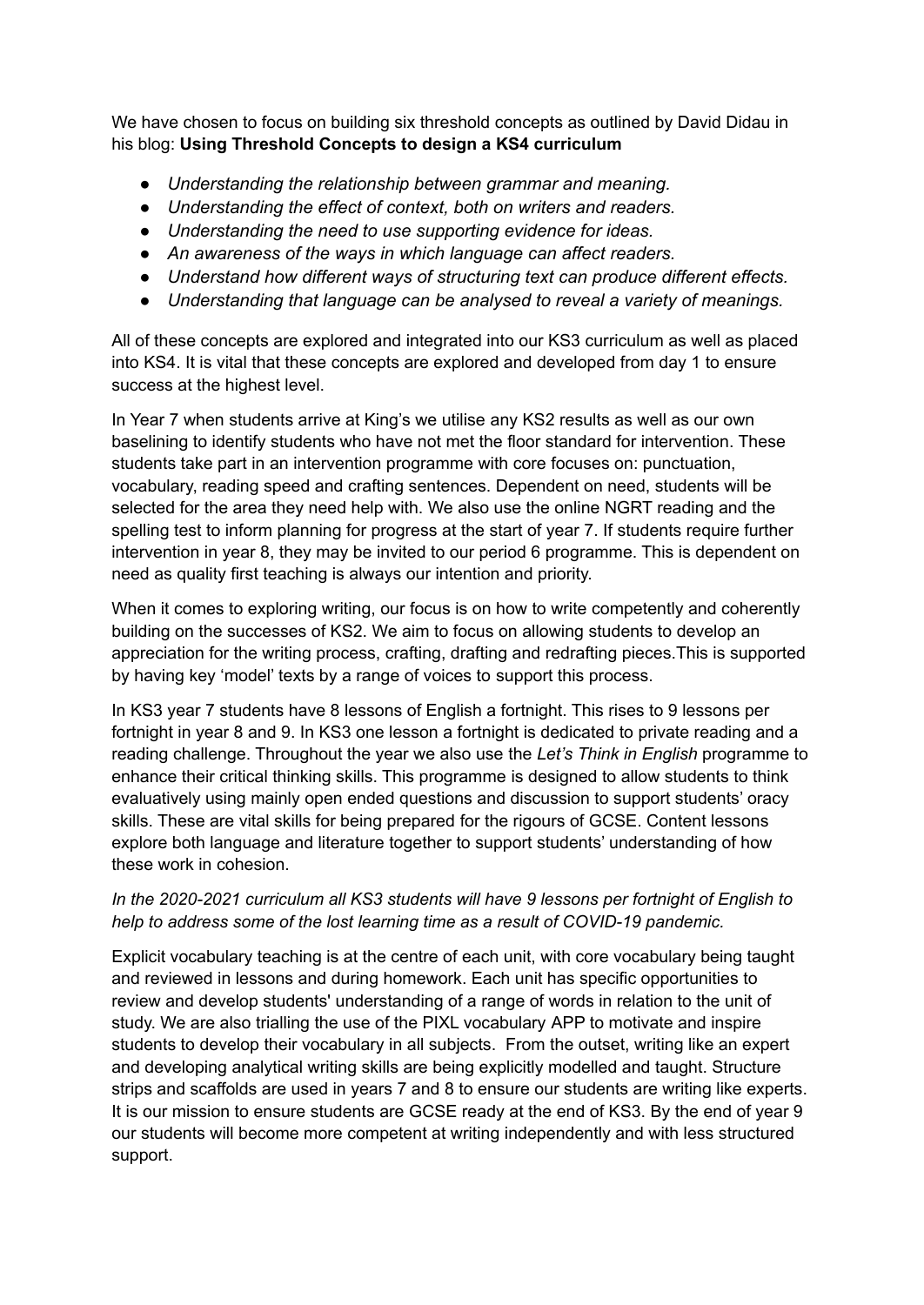At GCSE we follow the AQA specification for English Language and Literature. Our approach to the GCSE is integrated, following on from the KS3 stage; allowing for an appreciation of language and how it influences meaning in a range of fiction and non-fiction texts. As well as the 'set' texts, students are provided with a range of reading materials to enrich and supplement their knowledge of their core texts, bolstering their knowledge from KS3 and building on this further. We will focus on refining students' academic writing skills and how to develop a line of argument in essays (timed or otherwise). The use of low-stakes quizzes is embedded from KS3 and will continue to help students' review and reflect on gaps in their knowledge.

Students who have formed part of our fresh start programme lower down the school may also complete the AQA Step-Up to English qualification, if this is appropriate to their needs. We feel that a bespoke approach to this that takes into the consideration the needs of the individual is best.

At A-Level we plan to follow the AQA Specification for English Language and for English Literature the Specification B.

The English Literature course builds on students' knowledge of key literary genres such as tragedy. It also continues to develop their academic writing skills in preparation for University or the world of work.

The English Language course allows for more appreciation of linguistic study as well as a developed understanding of linguistic terminology which is built from KS2 all the way to GCSE.

#### **Impact**

At the end of KS2 students will be fluent readers or working towards fluency with support. They will enjoy reading a range of texts and will be able to tackle new texts with confidence.

At the end of KS3 students will be GCSE ready as well as having developed an appreciation for a range of Literature and Language texts. They will have developed their analytical reading responses and be moving away from scaffolded support. Students will have built the confidence and stamina to tackle GCSE texts with success.

At the end of KS4 students will be critical and evaluative thinkers. They will have a solid knowledge base to allow them to access A-Level Language or Literature with conviction. They will be confident in their essay style and prepared for A-Levels or applying for further education in alternative settings.

Our results will be above the national average.

#### **Reflections - areas for development**

Supported by several experienced colleagues, the English faculty is reflective and reviews the successes and needs for tweaks periodically through the year. As a result, we have created a robust and successful curriculum that offers success for all.

## **References**

*Closing the reading gap* by Alex Quigley *Closing the vocabulary gap* by Alex Quigley